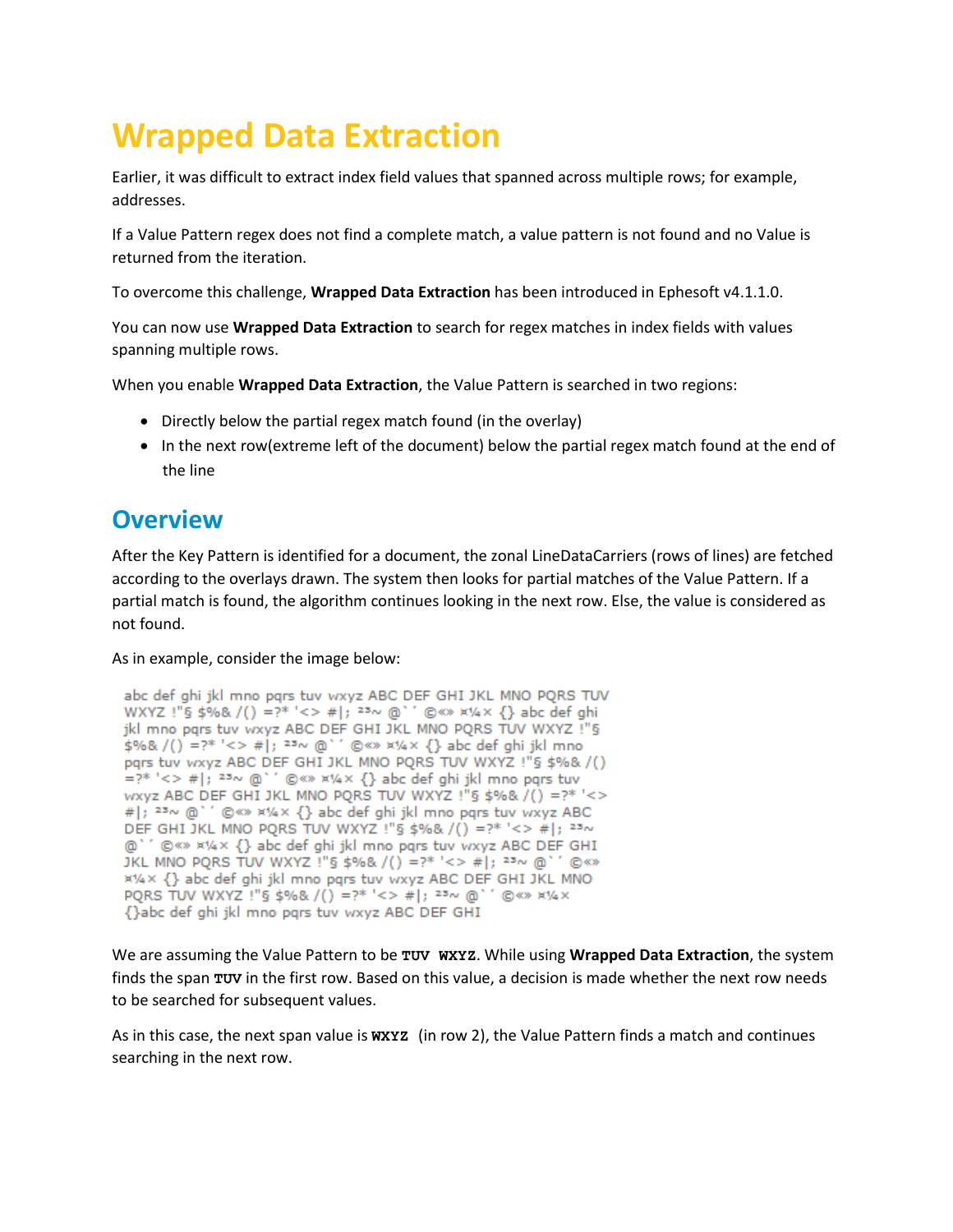However, for the same Value Pattern, if **Wrapped Data Extraction** is used on row 4, the last span is **mno**. The value **mno** can never match the Value Pattern regex by appending anything to it. In this case, the system discontinues the search in the next row.

Taking the example of the below sample. First, the algorithm will try to search for possible matches of the value regex pattern (if a partial match is found) directly below within the overlay drawn. In the example below, a value pattern of "Carnation Drive Brick" will be extracted as desired (irrespective of whether the overlay is drawn till the last line).

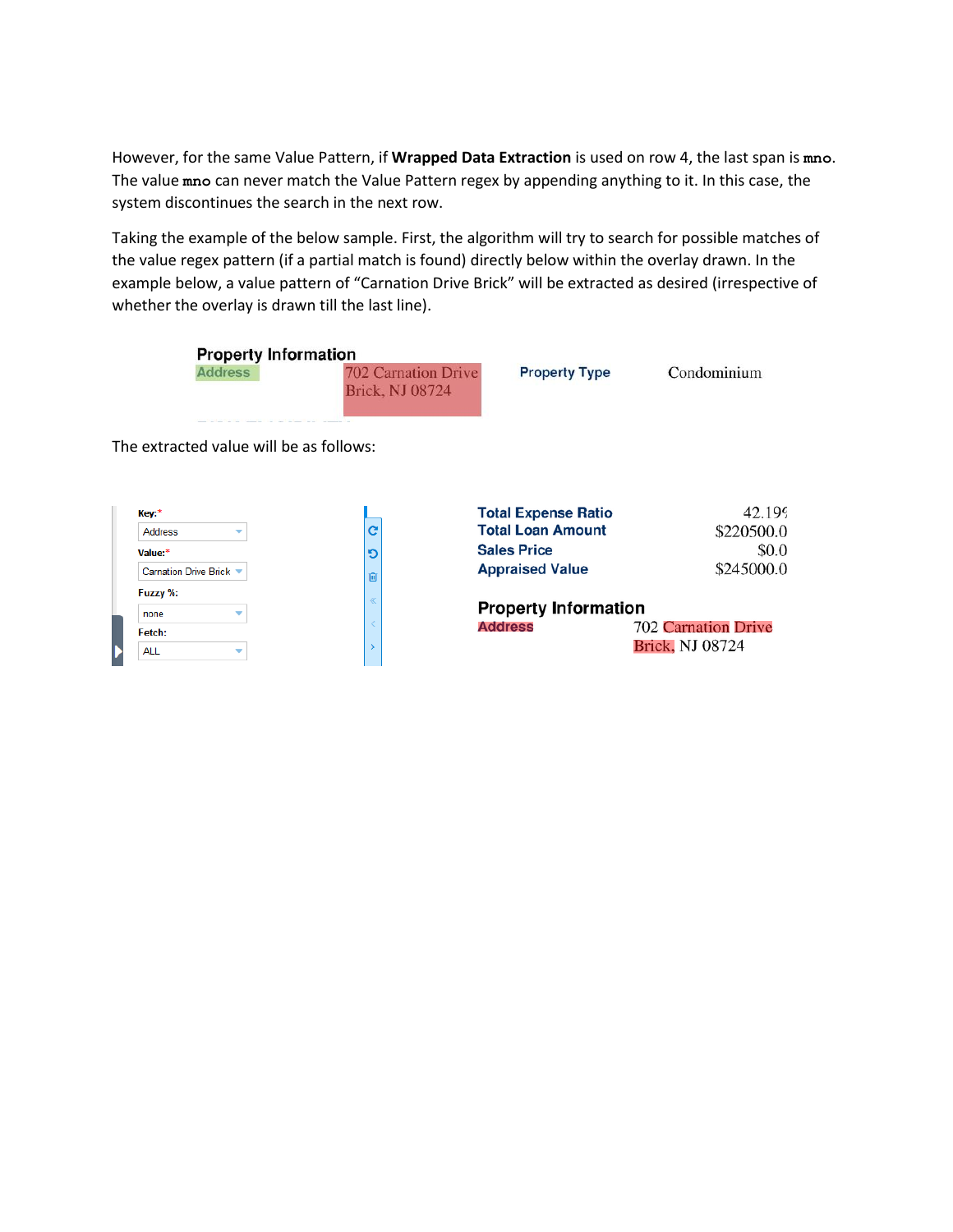# **Configuration**

You can configure the index fields for which **Wrapped Data Extraction** has to be used by selecting **Is Wrapped** on the **Advanced KV Extraction** screen as shown in the image below.

| Ephesoft                                                 | Page No.<br>Image<br>$\mathbf{v}$<br>View OCR Data<br>Apply KV<br><b>Test KV</b><br>Validate Regex<br>Back<br>Cancel |
|----------------------------------------------------------|----------------------------------------------------------------------------------------------------------------------|
| <b>BC12 :: Invoice-Test :: Invoice No</b>                |                                                                                                                      |
| <b>Use Existing Field For</b><br>Key:<br>$\Box$<br>Key:* |                                                                                                                      |
| ٠                                                        |                                                                                                                      |
| Value:*                                                  |                                                                                                                      |
| ٠                                                        |                                                                                                                      |
| Fuzzy %:                                                 |                                                                                                                      |
| none<br>٠                                                |                                                                                                                      |
| D<br>Fetch:                                              |                                                                                                                      |
| ALL<br>٠                                                 |                                                                                                                      |
| Page:                                                    |                                                                                                                      |
| ALL<br>٠                                                 |                                                                                                                      |
| Zone:                                                    |                                                                                                                      |
| ALL<br>٠                                                 |                                                                                                                      |
| Weight:*                                                 | $\overline{\phantom{0}}$<br><b>Advance KV Test</b><br>$\approx$                                                      |
| $\mathbf{1}$                                             | <b>Select Files</b>                                                                                                  |
| X Offset:                                                | <b>OR</b>                                                                                                            |
| $\overline{\phantom{0}}$                                 |                                                                                                                      |
| Y Offset:                                                |                                                                                                                      |
| $\overline{\phantom{0}}$                                 |                                                                                                                      |
| Is Wrapped:<br>$\Box$                                    | Drag and Drop Files Here                                                                                             |
| <b>Powered by Ephesoft</b>                               |                                                                                                                      |

This is an optional feature as it might require extra computations which many use cases would not require and hence slow down the batch processing.

## **Configuring Wrapped Data Extraction for an Index Field**

Configuration for **Wrapped Data Extraction** is similar configuring the **KV Extraction Rule**.

#### **To configure Wrapped Data Extraction for an index field**

1. From the DCMA Home page, click **ADMINISTRATOR** and select **BATCH CLASS MANAGEMENT.**

The Ephesoft Enterprise **Login** page displays.

2. Enter valid credentials to log in.

The **Batch Class Management** screen displays.

- 3. Select the batch class from the list in the **Batch Class Management** screen and click **OPEN.** The batch class opens with **Document Types** node selected by default.
- 4. Select the document type from the list and click **OPEN.**

The document type node expands displaying a list of index fields.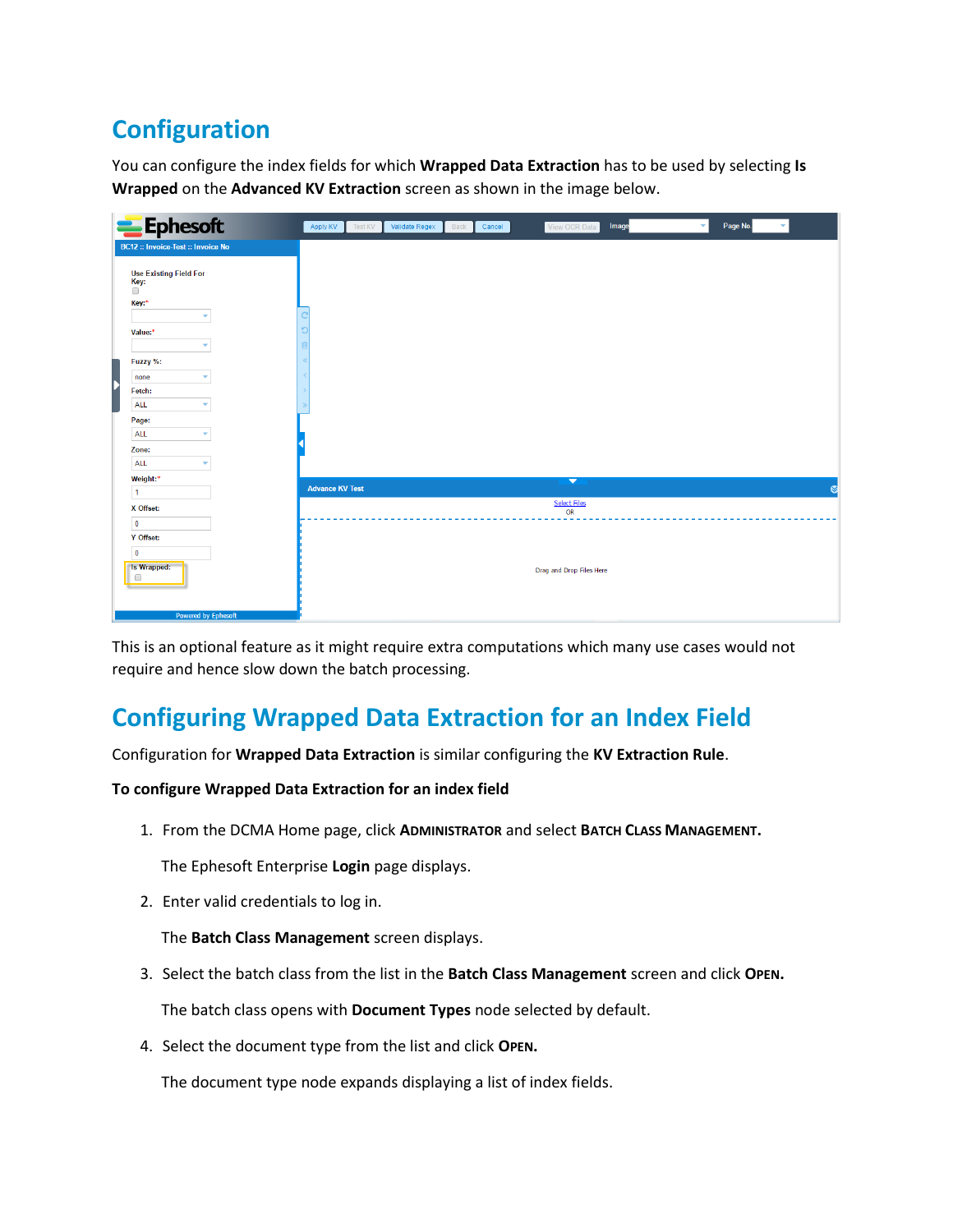5. Select the index field from the list and click **OPEN.**

The index field node expands displaying all the available extraction rules in the left navigation pane and **KV Extraction Rule** selected by default as shown in the image below.

|   | <b>Ephesoft</b>                          |   | Apply<br>Deploy<br>Add               | Validate Regex<br>Copy<br>Edit      | Delete<br>Close    |                  |        |                    |
|---|------------------------------------------|---|--------------------------------------|-------------------------------------|--------------------|------------------|--------|--------------------|
|   | TechPubsRS-BC12                          | ■ | Key                                  | Value                               | <b>Fuzziness %</b> | Weight           | Enable | <b>No Of Words</b> |
|   | Document Types                           |   | No Records Found.                    |                                     |                    |                  |        |                    |
|   | Invoice-Test                             |   |                                      |                                     |                    |                  |        |                    |
|   | $\blacktriangleright$ Index Fields       |   |                                      |                                     |                    |                  |        |                    |
|   | $\blacktriangleright$ <b>Exercise</b> No |   |                                      |                                     |                    |                  |        |                    |
|   | <b>EXtraction Rule</b>                   |   |                                      |                                     |                    |                  |        |                    |
|   | Cross Section Extraction Rule            |   |                                      |                                     |                    |                  |        |                    |
|   | Paragraph Extraction Rule                |   |                                      |                                     |                    |                  |        |                    |
|   | Validation Rules                         |   |                                      |                                     |                    |                  |        |                    |
|   | <b>Barcode Extraction Rule</b>           |   |                                      |                                     |                    |                  |        |                    |
| þ | Format Extraction                        |   |                                      |                                     |                    |                  |        |                    |
|   | $\Box$ Tables                            |   |                                      |                                     |                    |                  |        |                    |
|   | Function Key Mapping                     |   |                                      |                                     |                    |                  |        |                    |
|   | DB Export Configuration                  |   |                                      |                                     |                    |                  |        |                    |
|   | Fixed Form Extraction                    |   |                                      |                                     |                    |                  |        |                    |
|   | Fuzzy DB Extraction Configuration        |   |                                      |                                     |                    |                  |        |                    |
|   | <b>Modules</b>                           |   |                                      |                                     |                    |                  |        |                    |
|   | Email Configuration                      |   |                                      |                                     |                    |                  |        |                    |
|   | Scanner Profiles                         |   | of 1 $\circ$ $\rightarrow$<br>Page 1 | $\boxed{C}$ Displaying $0 - 0$ of 0 | Showing $15 -$     | Records per page |        |                    |
|   | <b>Powered by Ephesoft</b>               |   |                                      |                                     |                    |                  |        |                    |

6. Click **ADD.**

The following screen displays.

| Ephesoft                                                 | Page No.<br>$\overline{\mathbf{v}}$<br>Image<br>$\mathbf{v}$<br>Apply KV<br>Validate Regex<br>View OCR Data<br><b>Test KV</b><br>Back<br>Cancel |
|----------------------------------------------------------|-------------------------------------------------------------------------------------------------------------------------------------------------|
| <b>BC12 :: Invoice-Test :: Invoice No</b>                |                                                                                                                                                 |
| <b>Use Existing Field For</b><br>Key:<br>$\Box$<br>Key:* |                                                                                                                                                 |
| $\overline{\phantom{a}}$                                 |                                                                                                                                                 |
| Value:*<br>۰                                             |                                                                                                                                                 |
| Fuzzy %:                                                 |                                                                                                                                                 |
| none<br>۰                                                |                                                                                                                                                 |
| Fetch:                                                   |                                                                                                                                                 |
| <b>ALL</b><br>$\overline{\phantom{a}}$                   |                                                                                                                                                 |
| Page:                                                    |                                                                                                                                                 |
| ALL<br>۰                                                 |                                                                                                                                                 |
| Zone:                                                    |                                                                                                                                                 |
| ALL<br>٠                                                 |                                                                                                                                                 |
| Weight:*                                                 | ▼                                                                                                                                               |
| $\vert$ 1                                                | <b>Advance KV Test</b><br>Ø                                                                                                                     |
| X Offset:                                                | Select Files<br>OR                                                                                                                              |
| $\overline{\mathbf{0}}$                                  |                                                                                                                                                 |
| Y Offset:                                                |                                                                                                                                                 |
| $\overline{\phantom{0}}$                                 |                                                                                                                                                 |
| Is Wrapped:<br>$\Box$                                    | Drag and Drop Files Here                                                                                                                        |
| <b>Powered by Ephesoft</b>                               |                                                                                                                                                 |

7. Click **Select Files** link from **Advance KV Test** section and upload an image file.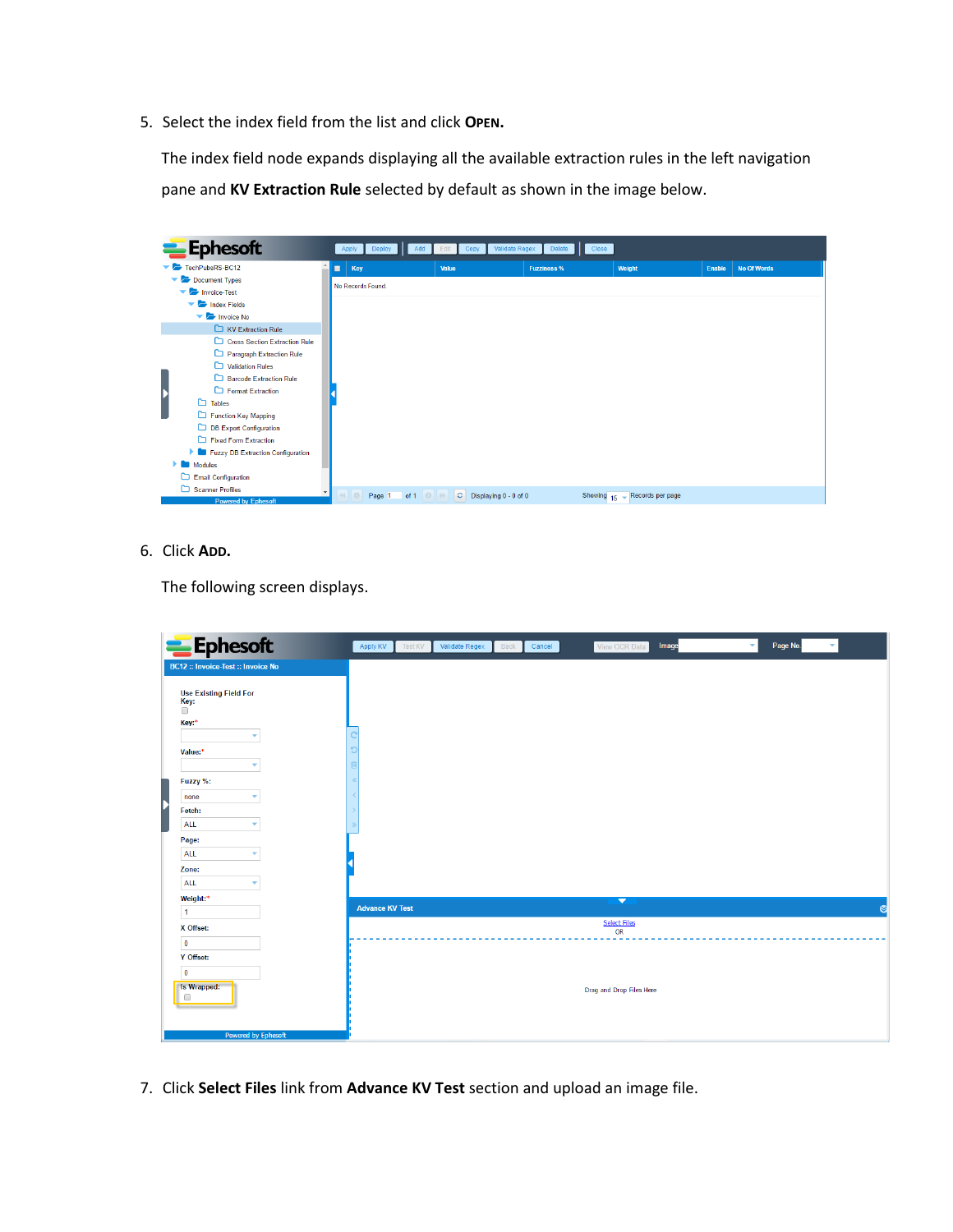The uploaded image is displayed in the image view pane.

8. Enter the relevant configuration details as described in the table below:

| <b>Component</b>                     | <b>Description</b>                                                                                                                                                                                    |                                                                                                                                                                                                                                                                      |  |  |  |  |
|--------------------------------------|-------------------------------------------------------------------------------------------------------------------------------------------------------------------------------------------------------|----------------------------------------------------------------------------------------------------------------------------------------------------------------------------------------------------------------------------------------------------------------------|--|--|--|--|
| <b>Use Existing Field</b><br>for Key |                                                                                                                                                                                                       |                                                                                                                                                                                                                                                                      |  |  |  |  |
| <b>Key</b>                           |                                                                                                                                                                                                       |                                                                                                                                                                                                                                                                      |  |  |  |  |
| Value                                | Value:*<br>Regex Builder<br><b>Regex Pool</b>                                                                                                                                                         | You can use this parameter to find values within the identified paragraph. This<br>parameter is used after extraction is done.<br>You can use this parameter to filter out the extraction results. All values which do<br>not match the value pattern are discarded. |  |  |  |  |
|                                      | You can enter a regular expression or use Regex Builder/Regex Pool options to<br>enter a search pattern.                                                                                              |                                                                                                                                                                                                                                                                      |  |  |  |  |
| Fuzzy %                              | You can use this parameter to do a fuzzy search while searching for Paragraphs<br>using the Start Pattern.<br>Fuzzy %:<br>none<br>none<br>10%<br>20%<br>30%                                           |                                                                                                                                                                                                                                                                      |  |  |  |  |
| Fetch                                | Depending on the value you select for this parameter, the Value tag in the batch<br>XML is populated with ALL/FIRST/LAST Regex matches in the paragraph.<br>This parameter has the following options: |                                                                                                                                                                                                                                                                      |  |  |  |  |
|                                      | <b>ALL</b>                                                                                                                                                                                            | All the values matching the regex are updated in batch.xml with space<br>as a delimiter.                                                                                                                                                                             |  |  |  |  |
|                                      | <b>FIRST</b>                                                                                                                                                                                          | First value matching the regex going from left to right in the paragraph<br>is updated in batch.xml.                                                                                                                                                                 |  |  |  |  |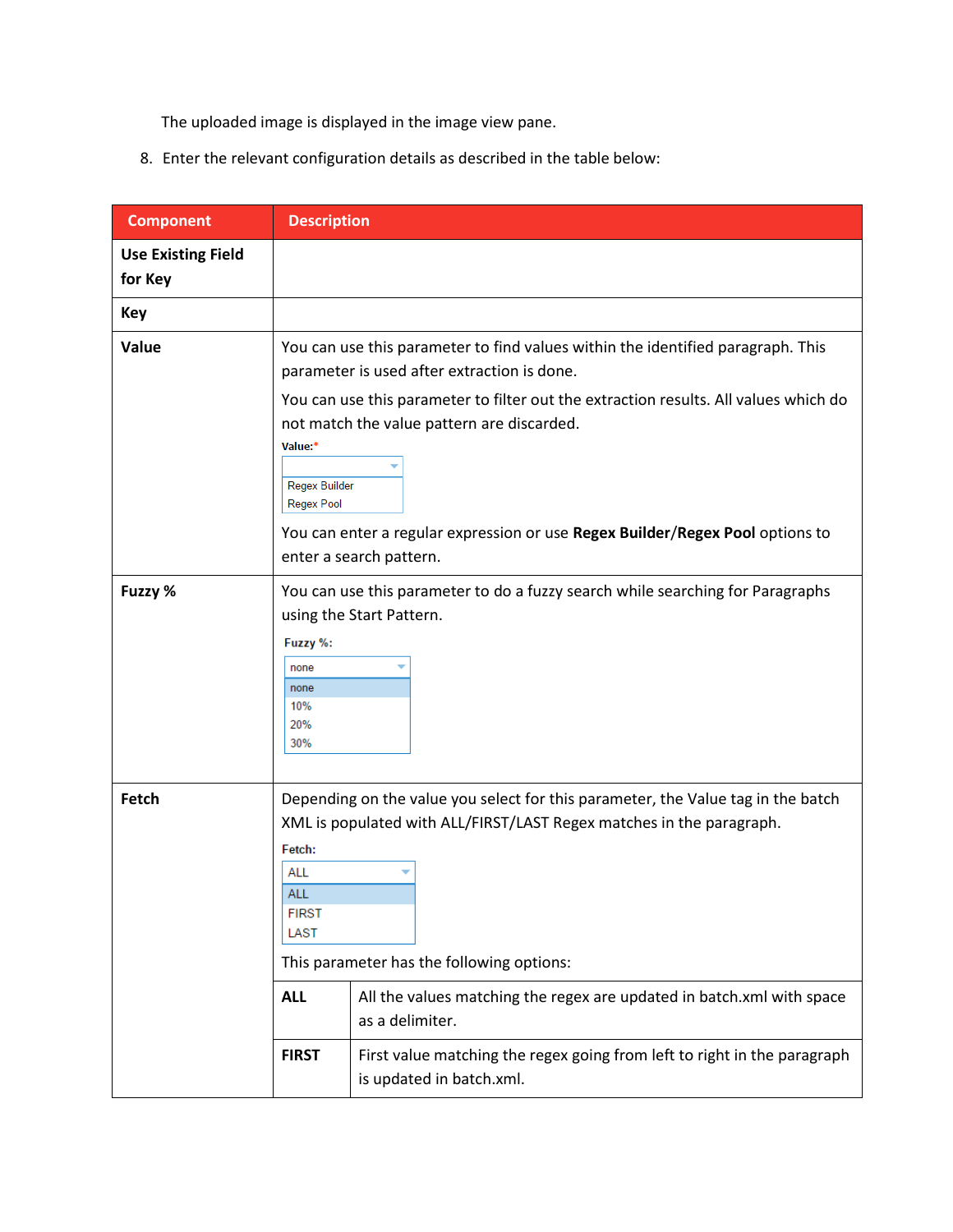| <b>Component</b>  | <b>Description</b>                                                                                                                                                                                                                                                                                                                                                                                                                                                                                                            |                                                                                                                                                                                              |  |  |  |  |  |
|-------------------|-------------------------------------------------------------------------------------------------------------------------------------------------------------------------------------------------------------------------------------------------------------------------------------------------------------------------------------------------------------------------------------------------------------------------------------------------------------------------------------------------------------------------------|----------------------------------------------------------------------------------------------------------------------------------------------------------------------------------------------|--|--|--|--|--|
|                   | <b>LAST</b>                                                                                                                                                                                                                                                                                                                                                                                                                                                                                                                   | Last value matching the regex going from left to right in the paragraph<br>is updated in batch.xml.                                                                                          |  |  |  |  |  |
| Page              | and LAST.<br>Page:<br><b>ALL</b><br><b>ALL</b><br><b>FIRST</b><br>LAST                                                                                                                                                                                                                                                                                                                                                                                                                                                        | You have three options available to choose from for this parameter: ALL, FIRST,<br>Depending on the selected value, the extraction algorithm runs on<br>ALL/FIRST/LAST Page of the document. |  |  |  |  |  |
| Zone              | Every page in divided into 5 zones: TOP, MIDDLE, BOTTOM, LEFT and RIGHT along<br>with the default option of ALL.<br>Zone:<br><b>ALL</b><br><b>ALL</b><br><b>TOP</b><br><b>LEFT</b><br><b>RIGHT</b><br><b>MIDDLE</b><br><b>BOTTOM</b><br>You can use this parameter to specify the portion of the page where the<br>algorithm searches for start value of paragraph to extract it.<br>For example, if you configure this parameter value as BOTTOM, the start pattern<br>of the paragraph is searched only in the BOTTOM zone. |                                                                                                                                                                                              |  |  |  |  |  |
| Weight            | You can use this parameter to implement weighted confidence values.<br>Weight:*<br>1<br>This is used to give bias/weight to a particular extraction rule.                                                                                                                                                                                                                                                                                                                                                                     |                                                                                                                                                                                              |  |  |  |  |  |
| X Offset          |                                                                                                                                                                                                                                                                                                                                                                                                                                                                                                                               |                                                                                                                                                                                              |  |  |  |  |  |
| Y Offset          |                                                                                                                                                                                                                                                                                                                                                                                                                                                                                                                               |                                                                                                                                                                                              |  |  |  |  |  |
| <b>Is Wrapped</b> |                                                                                                                                                                                                                                                                                                                                                                                                                                                                                                                               | You can select this option to enable Wrapped Data Extraction in the index field.                                                                                                             |  |  |  |  |  |

9. Click **Test KV** from the toolbar on top of the page.

The extraction result is highlighted on the image as an overlay and is also displayed in the

**Advance KV Test** grid as shown in the image below.